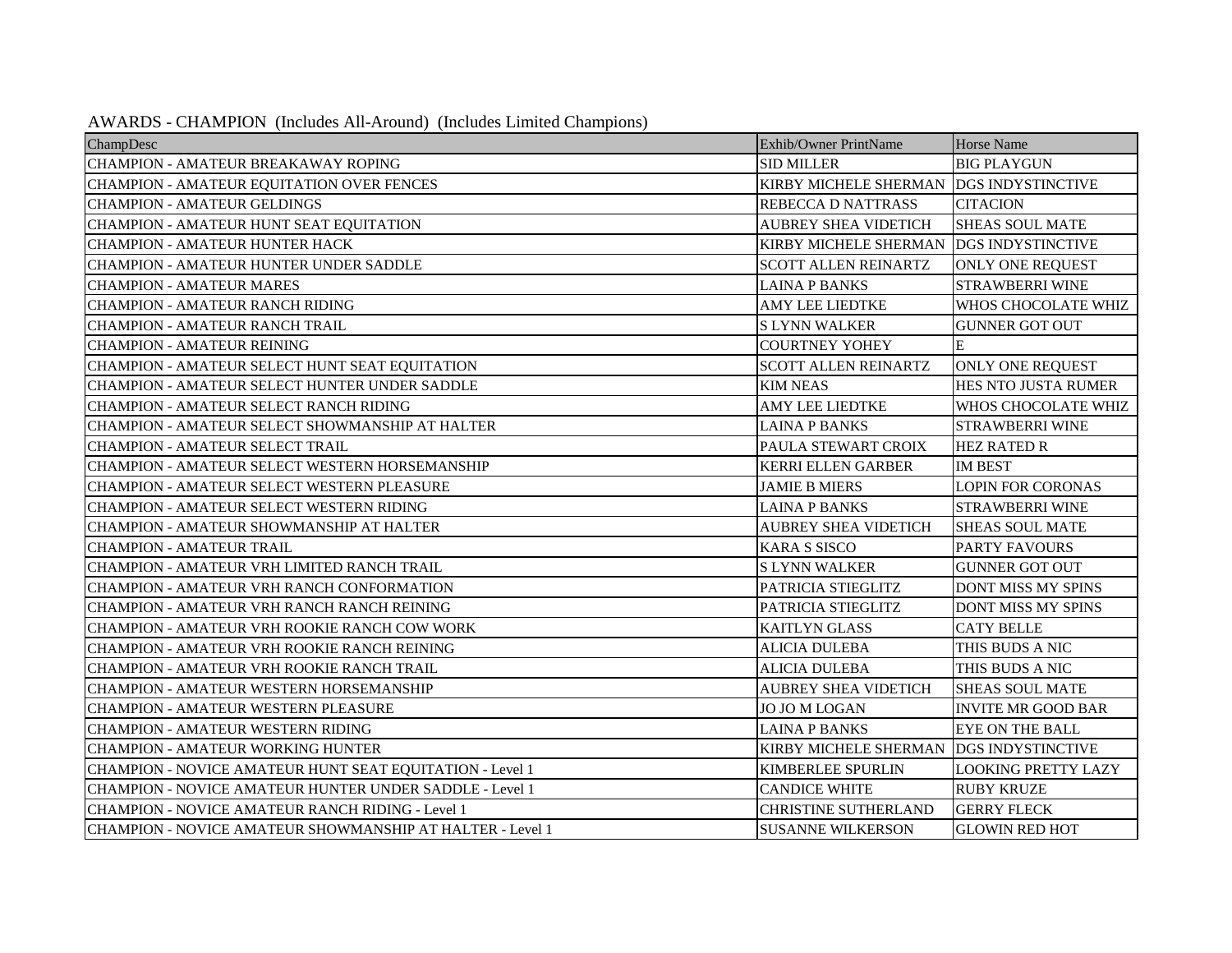| <b>CHAMPION - NOVICE AMATEUR TRAIL - Level 1</b>                   | <b>KERRI ELLEN GARBER</b>              | <b>IM BEST</b>            |
|--------------------------------------------------------------------|----------------------------------------|---------------------------|
| CHAMPION - NOVICE AMATEUR WALK TROT TRAIL - Level 1                | <b>CANDICE WHITE</b>                   | <b>RUBY KRUZE</b>         |
| CHAMPION - NOVICE AMATEUR WALK TROT WESTERN HORSEMANSHIP - Level 1 | <b>CANDICE WHITE</b>                   | <b>RUBY KRUZE</b>         |
| CHAMPION - NOVICE AMATEUR WALK TROT WESTERN PLEASURE - Level 1     | <b>CANDICE WHITE</b>                   | <b>RUBY KRUZE</b>         |
| CHAMPION - NOVICE AMATEUR WESTERN HORSEMANSHIP - Level 1           | JO JO M LOGAN                          | <b>INVITE MR GOOD BAR</b> |
| CHAMPION - NOVICE AMATEUR WESTERN PLEASURE - Level 1               | <b>KERRI ELLEN GARBER</b>              | <b>IM BEST</b>            |
| CHAMPION - NOVICE AMATEUR WESTERN RIDING - Level 1                 | PAULA STEWART CROIX                    | <b>HEZ RATED R</b>        |
| CHAMPION - NOVICE YOUTH HUNT SEAT EQUITATION - Level 1             | <b>ASHLEE M ACKER</b>                  | <b>RR HUNTIN FOR MORE</b> |
| CHAMPION - NOVICE YOUTH HUNTER UNDER SADDLE - Level 1              | <b>KAYLYN GORMAN</b>                   | <b>IOTA BE RED</b>        |
| <b>CHAMPION - NOVICE YOUTH RANCH RIDING - Level 1</b>              | HARPER CATHERINE NASH WIMPYS REINMAKER |                           |
| CHAMPION - NOVICE YOUTH REINING - Level 1                          | HANNA OLAUSSEN                         | <b>WIMPY DELLA RENO</b>   |
| CHAMPION - NOVICE YOUTH SHOWMANSHIP AT HALTER - Level 1            | <b>ELLIE MORTENSEN</b>                 | <b>ZIPPO ERINS BEST</b>   |
| <b>CHAMPION - NOVICE YOUTH TRAIL - Level 1</b>                     | <b>COURTNEY HAMMIT</b>                 | ZIP N FLOW                |
| CHAMPION - NOVICE YOUTH WESTERN HORSEMANSHIP - Level 1             | <b>ELLIE MORTENSEN</b>                 | <b>ZIPPO ERINS BEST</b>   |
| CHAMPION - NOVICE YOUTH WESTERN PLEASURE - Level 1                 | TRINITY BELL                           | THE BEAT GOS ON           |
| CHAMPION - NOVICE YOUTH WESTERN RIDING - Level 1                   | <b>COURTNEY HAMMIT</b>                 | ZIP N FLOW                |
| <b>CHAMPION - OPEN HALTER GELDINGS</b>                             | <b>KATHY LEE</b>                       | <b>TERRIFIC LEE HOT</b>   |
| <b>CHAMPION - OPEN HALTER MARES</b>                                | LAINA P BANKS                          | STRAWBERRI WINE           |
| <b>CHAMPION - OPEN HUNTER UNDER SADDLE</b>                         | <b>MADDIE PASSMORE</b>                 | <b>MIST MY INVITATION</b> |
| <b>CHAMPION - OPEN RANCH TRAIL</b>                                 | <b>SLYNN WALKER</b>                    | <b>GUNNER GOT OUT</b>     |
| <b>CHAMPION - OPEN TRAIL</b>                                       | <b>SALLY B MALEDON</b>                 | VS MISS LUCY LOU          |
| <b>CHAMPION - OPEN TRAIL</b>                                       | <b>ARZENET BURNES</b>                  | <b>FLOATING ON A STAR</b> |
| <b>CHAMPION - OPEN VRH RANCH CONFORMATION</b>                      | PATRICIA STIEGLITZ                     | DONT MISS MY SPINS        |
| CHAMPION - OPEN VRH RANCH RIDING                                   | PATRICIA STIEGLITZ                     | <b>DONT MISS MY SPINS</b> |
| CHAMPION - OPEN VRH RANCH TRAIL                                    | <b>KALA LEA ROE</b>                    | WR IN STYLE               |
| CHAMPION - OPEN WESTERN PLEASURE                                   | <b>BAILEY ANDERSON</b>                 | SHEZ FLAT MYSTICAL        |
| CHAMPION - OPEN WESTERN PLEASURE - Level 1                         | JENNIFER MURRAY                        | <b>ONE LAZY AMIGA</b>     |
| <b>CHAMPION - OPEN WESTERN RIDING</b>                              | KATHY LEE                              | TERRIFIC LEE HOT          |
| <b>CHAMPION - RANCH RIDING</b>                                     | <b>AMY LEE LIEDTKE</b>                 | WHOS CHOCOLATE WHIZ       |
| CHAMPION - YOUTH GELDINGS                                          | <b>TANNER HANSON</b>                   | <b>CITACION</b>           |
| CHAMPION - YOUTH HUNT SEAT EQUITATION                              | <b>MADDIE PASSMORE</b>                 | <b>MIST MY INVITATION</b> |
| CHAMPION - YOUTH HUNTER UNDER SADDLE                               | <b>MADISON GRACE DOLAN</b>             | ONE OF THE COOL KIDS      |
| <b>CHAMPION - YOUTH RANCH RIDING</b>                               | <b>COURTNEY HAMMIT</b>                 | <b>CASHIN IN GUNS</b>     |
| <b>CHAMPION - YOUTH REINING</b>                                    | <b>HANNA OLAUSSEN</b>                  | WIMPY DELLA RENO          |
| CHAMPION - YOUTH SHOWMANSHIP AT HALTER                             | <b>ELLIE MORTENSEN</b>                 | <b>ZIPPO ERINS BEST</b>   |
| CHAMPION - YOUTH TRAIL                                             | <b>ADDISON GRACE ALLEN</b>             | <b>FLASH MAN ZIP</b>      |